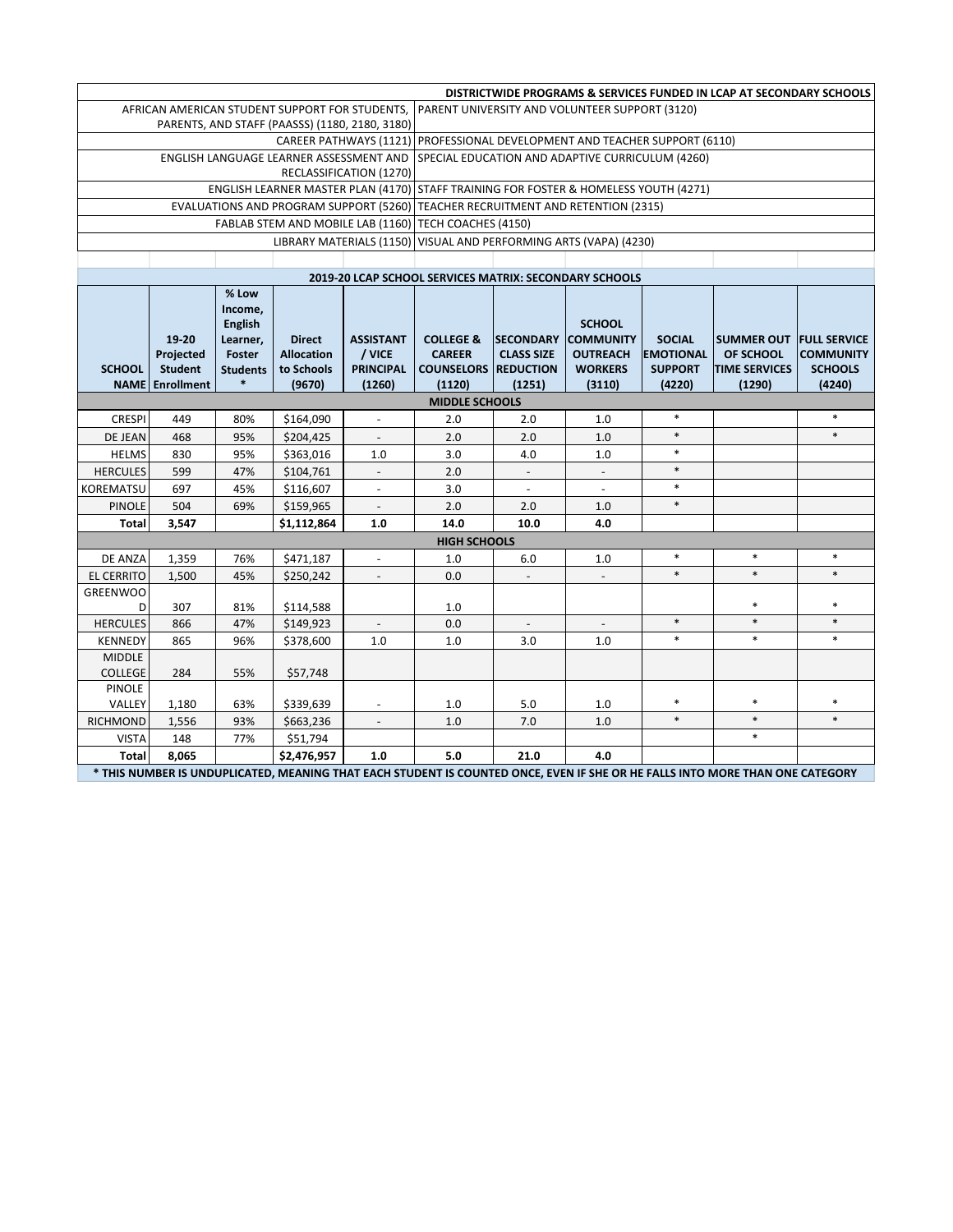| DISTRICTWIDE PROGRAMS & SERVICES FUNDED IN LCAP AT ELEMENTARY SCHOOLS |                                                         |  |  |  |  |
|-----------------------------------------------------------------------|---------------------------------------------------------|--|--|--|--|
| AFRICAN AMERICAN STUDENT SUPPORT FOR STUDENTS, PARENTS,               | PARENT UNIVERSITY AND VOLUNTEER SUPPORT (3120)          |  |  |  |  |
| AND STAFF (PAASSS) (1180, 2180, 3180)                                 |                                                         |  |  |  |  |
| ASSESSMENT TOOLS (1150)                                               | SPECIAL EDUCATION (4260) AND ADAPTIVE CURRICULUM (6250) |  |  |  |  |
| COLLABORATION & PROFESSIONAL DEVELOPMENT (6110)                       | STAFF TRAINING FOR FOSTER & HOMELESS YOUTH (4271)       |  |  |  |  |
| <b>LENGLISH LANGUAGE LEARNER ASSESSMENT AND RECLASSIFICATION</b>      | TEACHER RECRUITMENT AND RETENTION (2315)                |  |  |  |  |
| (1270)                                                                |                                                         |  |  |  |  |
| ENGLISH LEARNER MASTER PLAN (4170)                                    | SPECIAL EDUCATION AND ADAPTIVE CURRICULUM (4260)        |  |  |  |  |
| EVALUATIONS AND PROGRAM SUPPORT (5260)                                | TECH COACHES (4150)                                     |  |  |  |  |
| FABLAB STEM AND MOBILE LAB (1160)                                     | VISUAL AND PERFORMING ARTS (VAPA) (4230)                |  |  |  |  |
| FULL DAY KINDERGARTEN (1250)                                          |                                                         |  |  |  |  |
|                                                                       |                                                         |  |  |  |  |
| 2019-20 LCAP SERVICES BY SCHOOL AT ELEMENTARY SCHOOLS                 |                                                         |  |  |  |  |

|                      |                                                           |                                                              | 2019-20 LCAP SENVICES BY SCHOOL AT ELEIVIENTANY SCHOOLS        |                                           |                                                      |                                                              |                                                                                  |                                                                     |                                         |
|----------------------|-----------------------------------------------------------|--------------------------------------------------------------|----------------------------------------------------------------|-------------------------------------------|------------------------------------------------------|--------------------------------------------------------------|----------------------------------------------------------------------------------|---------------------------------------------------------------------|-----------------------------------------|
| <b>SCHOOL NAME</b>   | 19-20<br>Projected<br><b>Student</b><br><b>Enrollment</b> | % Low Income,<br>English Learner,<br><b>Foster Students*</b> | <b>Direct</b><br><b>Allocation to</b><br><b>Schools (9670)</b> | <b>DUAL</b><br><b>IMMERSION</b><br>(1102) | <b>ASSISTANT/</b><br><b>VICE PRINCIPAL</b><br>(1260) | <b>TEACHER</b><br><b>SALARY</b><br><b>INCREASE</b><br>(2312) | <b>SCHOOL</b><br><b>COMMUNITY</b><br><b>OUTREACH</b><br><b>WORKERS</b><br>(3110) | <b>FULL SERVICE</b><br><b>COMMUNITY</b><br><b>SCHOOLS</b><br>(4240) | <b>TYPIST</b><br><b>CLERK</b><br>(5250) |
| <b>BAYVIEW</b>       | 507                                                       | 95.51%                                                       | \$162,684.00                                                   |                                           | 1.00                                                 |                                                              | 1.00                                                                             |                                                                     | 0.50                                    |
| CHAVEZ               | 547                                                       | 96.58%                                                       | \$177,473.00                                                   |                                           | 1.00                                                 |                                                              | 1.00                                                                             |                                                                     | 0.50                                    |
| <b>COLLINS</b>       | 330                                                       | 72.13%                                                       | \$79,997.00                                                    |                                           | $\mathbb{Z}^2$                                       |                                                              | 1.00                                                                             |                                                                     | 0.33                                    |
| <b>CORONADO</b>      | 437                                                       | 95.86%                                                       | \$140,836.00                                                   |                                           | 0.50                                                 |                                                              | 1.00                                                                             | $\ast$                                                              | 0.50                                    |
| <b>DOVER</b>         | 658                                                       | 97.87%                                                       |                                                                |                                           | 1.00                                                 | $\ast$                                                       | 1.00                                                                             |                                                                     | 0.50                                    |
|                      |                                                           |                                                              | \$216,463.00                                                   |                                           |                                                      |                                                              |                                                                                  |                                                                     |                                         |
| <b>DOWNER</b>        | 583                                                       | 95.95%                                                       | \$187,893.00                                                   |                                           | 1.00                                                 |                                                              | 1.00                                                                             |                                                                     | 0.50                                    |
| <b>ELLERHORST</b>    | 359                                                       | 47.35%                                                       | \$42,152.00                                                    |                                           | $\overline{\phantom{a}}$                             |                                                              | $\sim$                                                                           |                                                                     | 0.33                                    |
| <b>HIGHLAND</b>      | 455                                                       | 90.57%                                                       | \$138,482.00                                                   |                                           | 0.50                                                 |                                                              | 1.00                                                                             |                                                                     | 0.50                                    |
| <b>FAIRMONT</b>      | 527                                                       | 60.92%                                                       | \$107,896.00                                                   |                                           | $\mathcal{L}$                                        |                                                              | 1.00                                                                             |                                                                     | 0.33                                    |
| <b>FORD</b>          | 456                                                       | 95.96%                                                       | \$147,222.00                                                   |                                           | 0.50                                                 |                                                              | 1.00                                                                             | $\ast$                                                              | 0.50                                    |
| <b>GRANT</b>         | 477                                                       | 95.80%                                                       | \$168,062.00                                                   |                                           | 0.50                                                 |                                                              | 1.00                                                                             | $\ast$                                                              | 0.50                                    |
| <b>LUPINE HIL</b>    | 423                                                       | 51.79%                                                       | \$54,301.00                                                    |                                           | $\mathcal{L}$                                        |                                                              | ä,                                                                               |                                                                     | 0.33                                    |
| <b>HARDING</b>       | 493                                                       | 42.05%                                                       | \$51,326.00                                                    |                                           | $\overline{\phantom{a}}$                             |                                                              | $\sim$                                                                           |                                                                     | 0.33                                    |
| <b>HANNA RNCH</b>    | 456                                                       | 35.81%                                                       | \$40,416.00                                                    |                                           | $\blacksquare$                                       |                                                              | $\overline{\phantom{a}}$                                                         |                                                                     | 0.33                                    |
| <b>KENSINGTON</b>    | 489                                                       | 12.84%                                                       | \$15,621.00                                                    |                                           | ä,                                                   |                                                              | $\overline{\phantom{a}}$                                                         |                                                                     | 0.33                                    |
| <b>KING</b>          | 475                                                       | 98.51%                                                       | \$157,306.00                                                   |                                           | 0.50                                                 | $\ast$                                                       | 1.00                                                                             |                                                                     | 0.50                                    |
| LAKE                 | 376                                                       | 95.47%                                                       | \$120,668.00                                                   |                                           | 0.50                                                 |                                                              | 1.00                                                                             |                                                                     | 0.50                                    |
| LINCOLN              | 394                                                       | 97.02%                                                       | \$128,399.00                                                   |                                           | 0.50                                                 | $\ast$                                                       | 1.00                                                                             |                                                                     | 0.50                                    |
| MADERA               | 474                                                       | 26.16%                                                       | \$30,746.00                                                    |                                           | $\overline{\phantom{a}}$                             |                                                              | $\sim$                                                                           |                                                                     | 0.33                                    |
| <b>MURPHY</b>        | 458                                                       | 74.73%                                                       | \$114,954.00                                                   |                                           | $\mathcal{L}$                                        |                                                              | 1.00                                                                             |                                                                     | 0.33                                    |
| <b>NYSTROM</b>       | 510                                                       | 95.77%                                                       | \$164,028.00                                                   |                                           | 1.00                                                 |                                                              | 1.00                                                                             |                                                                     | 0.50                                    |
| OLINDA               | 364                                                       | 41.03%                                                       | \$36,945.00                                                    |                                           | $\overline{\phantom{a}}$                             |                                                              | ÷,                                                                               |                                                                     | 0.33                                    |
| <b>OHLONE</b>        | 447                                                       | 36.67%                                                       | \$40,664.00                                                    |                                           | $\overline{\phantom{a}}$                             |                                                              | $\overline{\phantom{a}}$                                                         |                                                                     | 0.33                                    |
| RIVERSIDE            | 365                                                       | 93.59%                                                       | \$129,744.00                                                   |                                           | 0.00                                                 |                                                              | 1.00                                                                             |                                                                     | 0.50                                    |
| SHANNON              | 353                                                       | 72.88%                                                       | \$86,383.00                                                    |                                           | $\blacksquare$                                       |                                                              | 1.00                                                                             |                                                                     | 0.33                                    |
| SHELDON              | 331                                                       | 79.40%                                                       | \$88,401.00                                                    |                                           | ä,                                                   |                                                              | 1.00                                                                             |                                                                     | 0.33                                    |
| <b>STEGE</b>         | 254                                                       | 95.38%                                                       | \$81,342.00                                                    |                                           | ÷.                                                   |                                                              | 1.00                                                                             |                                                                     | 0.50                                    |
| <b>TARA HILLS</b>    | 464                                                       | 74.55%                                                       | \$116,299.00                                                   |                                           | ÷,                                                   |                                                              | 1.00                                                                             |                                                                     | 0.33                                    |
| VALLEYVIEW           | 378                                                       | 57.39%                                                       | \$53,805.00                                                    |                                           | $\overline{\phantom{a}}$                             |                                                              | $\mathcal{L}$                                                                    |                                                                     | 0.33                                    |
| <b>WASHINGTON</b>    | 458                                                       | 66.88%                                                       | \$102,854.00                                                   |                                           | 0.50                                                 |                                                              | 1.00                                                                             |                                                                     | 0.33                                    |
| WILSON               | 412                                                       | 90.38%                                                       | \$125,037.00                                                   |                                           | 0.50                                                 |                                                              | 1.00                                                                             |                                                                     | 0.50                                    |
| <b>HARBOUR WY</b>    | 5                                                         | 100.00%                                                      | \$1,681.00                                                     |                                           | L.                                                   |                                                              |                                                                                  |                                                                     |                                         |
| <b>MONTALVIN (K-</b> |                                                           |                                                              |                                                                |                                           |                                                      |                                                              |                                                                                  |                                                                     |                                         |
| 8)                   | 598                                                       | 89.96%                                                       | \$174,754.00                                                   |                                           | 1.00                                                 |                                                              | 1.00                                                                             |                                                                     | 0.50                                    |
| <b>MANDARIN</b>      |                                                           |                                                              |                                                                |                                           |                                                      |                                                              |                                                                                  |                                                                     |                                         |
| <b>DUAL</b>          |                                                           |                                                              |                                                                |                                           |                                                      |                                                              |                                                                                  |                                                                     |                                         |
| <b>IMMERSION</b>     | 207                                                       | 50.36%                                                       | \$25,787.00                                                    | *                                         | ÷.                                                   |                                                              |                                                                                  |                                                                     |                                         |
| PERES (K-8)          | 657                                                       | 97.81%                                                       | \$219,640.00                                                   |                                           | 1.00                                                 | $\ast$                                                       | 1.00                                                                             |                                                                     | 0.50                                    |
| STEWART (K-8)        | 450                                                       | 50.33%                                                       | \$65,571.00                                                    | $\ast$                                    | 0.50                                                 |                                                              | ä,                                                                               |                                                                     |                                         |
| <b>VERDE</b>         | 396                                                       | 97.97%                                                       | \$132,952.00                                                   |                                           | 0.50                                                 | $\ast$                                                       | 1.00                                                                             | *                                                                   | 0.50                                    |
| MIRA VISTA (K-       |                                                           |                                                              |                                                                |                                           |                                                      |                                                              |                                                                                  |                                                                     |                                         |
| 8)                   | 586                                                       | 63.07%                                                       | \$137,566.00                                                   |                                           | 1.00                                                 |                                                              | 1.00                                                                             |                                                                     | 0.33                                    |
| <b>TOTAL</b>         | 16,701                                                    |                                                              | \$4,066,350.00                                                 |                                           | 13.50                                                |                                                              | 26.00                                                                            |                                                                     | 14.61                                   |